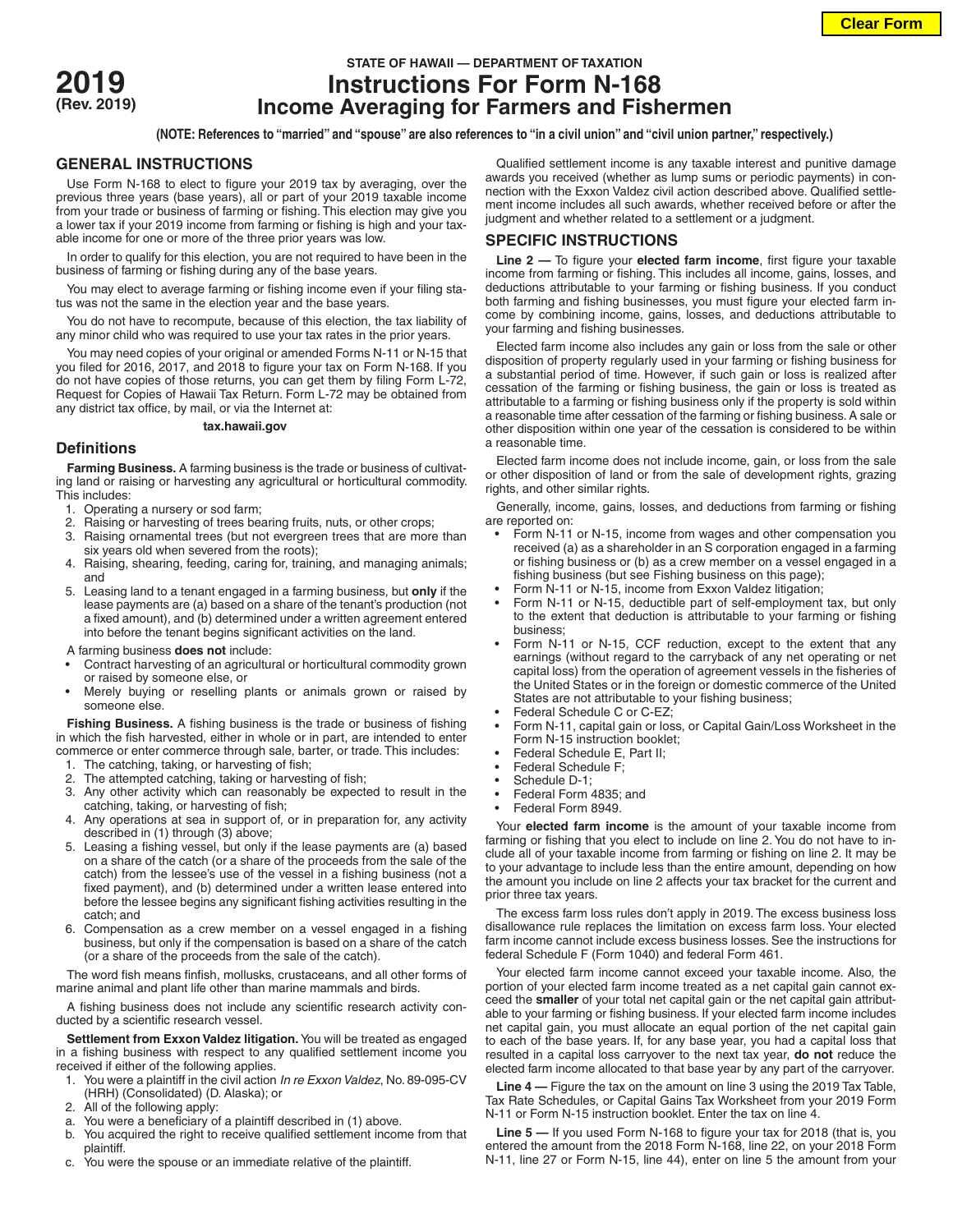#### **Instructions for Form N-168 Page 2 (Rev. 2019)**

2018 Form N-168, line 11. If you used Form N-168 to figure your tax for 2017 but not 2018, enter on line 5 the amount from your 2017 Form N-168, line 15. If you used Form N-168 to figure your tax for 2016 but not 2017 or 2018, enter on line 5 the amount from your 2016 Form N-168, line 3.

If you figured your tax for 2016, 2017, and 2018 without using Form N-168, enter on line 5 the taxable income from your 2016 return (or as previously adjusted by the Department of Taxation (Department), an amended return, etc.). But if that amount is zero or less, complete the worksheet in the instructions to federal Schedule J to figure the amount to enter on line 5.

If you did not file a tax return for 2016, use the amount you would have reported as your taxable income had you been required to file a tax return.

**Line 8 —** If line 7 is zero, enter -0- on line 8. Otherwise, figure the tax on the amount on line 7 using either the 2016 Tax Rate Schedules on this page or the Tax on Capital Gains Worksheet on page 4 of the instructions.

**Line 9 —** If you used Form N-168 to figure your tax for 2018 (that is, you entered the amount from the 2018 Form N-168, line 22, on your 2018 Form N-11, line 27 or Form N-15, line 44), enter on line 9 the amount from your 2018 Form N-168, line 15. If you used Form N-168 to figure your tax for 2017 but not 2018, enter on line 9 the amount from your 2017 Form N-168, line 3.

If you figured your tax for both 2017 and 2018 without using Form N-168, enter on line 9 the taxable income from your 2017 return (or as previously adjusted by the Department, an amended return, etc.). But if that amount is zero or less, complete the worksheet in the instructions to federal Schedule J to figure the amount to enter on line 9.

If you did not file a tax return for 2017, use the amount you would have reported as your taxable income had you been required to file a tax return.

**Line 12 —** If line 11 is zero or less, enter -0- on line 12. Otherwise, figure the tax on the amount on line 11 using either the 2017 Tax Rate Schedules on this page or the Tax on Capital Gains Worksheet on page 4 of the instructions.

**Line 13 —** If you used Form N-168 to figure your tax for 2018 (that is, you entered the amount from the 2018 Form N-168, line 22, on your 2018 Form N-11, line 27 or Form N-15, line 44), enter on line 13 the amount from your 2018 Form N-168, line 3.

If you did not use Form N-168 to figure your tax for 2018, enter on line 13 the taxable income from your 2018 return (or as previously adjusted by the Department, an amended return, etc.). But if that amount is zero or less, complete the worksheet in the instructions to federal Schedule J to figure the amount to enter on line 13.

If you did not file a tax return for 2018, use the amount you would have reported as your taxable income had you been required to file a tax return.

**Line 16 —** If line 15 is zero or less, enter -0- on line 16. Otherwise, figure the tax on the amount on line 15 using either the 2018 Tax Rate Schedules on page 3 or the Tax on Capital Gains Worksheet on page 4 of the instructions.

**Lines 18, 19, and 20 —** If you used Form N-168 to figure your tax for 2018, enter the amount from the appropriate lines of that Form N-168 on lines 18, 19, and 20. If you used Form N-168 to figure your tax for 2017 but not 2018, enter the amount from the appropriate lines of your 2017 Form N-168 on lines 18 and 19. If you used Form N-168 for 2016 but not 2017 or 2018, enter the amount from line 4 of your 2016 Form N-168 on line 18. Otherwise, enter your tax for the applicable year. If you amended your return or the Department made changes to it, enter the corrected amount. Do not include any amount from Forms N-2, N-103, N-152, N-312, N-338, N-344, N-348, N-405, N-586, or N-814.

| Tax Rate Schedules for Years 2016 and 2017                                                |  |              |                                |  |  |  |
|-------------------------------------------------------------------------------------------|--|--------------|--------------------------------|--|--|--|
| Schedule I - Use if your filing status is Single or Married Filing Separately             |  |              |                                |  |  |  |
| If your taxable income is:                                                                |  | Your tax is: |                                |  |  |  |
|                                                                                           |  |              |                                |  |  |  |
|                                                                                           |  |              | 34 plus 3.20% over \$2,400     |  |  |  |
|                                                                                           |  |              | 110 plus 5.50% over \$4,800    |  |  |  |
|                                                                                           |  |              | 374 plus 6.40% over \$9,600    |  |  |  |
|                                                                                           |  |              | 682 plus 6.80% over \$14,400   |  |  |  |
|                                                                                           |  |              | 1,008 plus 7.20% over \$19,200 |  |  |  |
|                                                                                           |  |              | 1,354 plus 7.60% over \$24,000 |  |  |  |
| Over \$36,000 but not over \$48,000  \$                                                   |  |              | 2,266 plus 7.90% over \$36,000 |  |  |  |
|                                                                                           |  |              | 3,214 plus 8.25% over \$48,000 |  |  |  |
| Schedule II - Use if your filing status is Married Filing Jointly or Qualifying Widow(er) |  |              |                                |  |  |  |
| If your taxable income is:                                                                |  | Your tax is: |                                |  |  |  |
|                                                                                           |  |              |                                |  |  |  |
|                                                                                           |  |              | 67 plus 3.20% over \$4,800     |  |  |  |
| Over \$9,600 but not over \$19,200  \$                                                    |  |              | 221 plus 5.50% over \$9,600    |  |  |  |
|                                                                                           |  |              | 749 plus 6.40% over \$19,200   |  |  |  |
|                                                                                           |  |              | 1,363 plus 6.80% over \$28,800 |  |  |  |
|                                                                                           |  |              | 2,016 plus 7.20% over \$38,400 |  |  |  |
|                                                                                           |  |              | 2,707 plus 7.60% over \$48,000 |  |  |  |
| Over \$72,000 but not over \$96,000  \$                                                   |  |              | 4,531 plus 7.90% over \$72,000 |  |  |  |
|                                                                                           |  |              | 6,427 plus 8.25% over \$96,000 |  |  |  |
| Schedule III - Use if your filing status is Head of Household                             |  |              |                                |  |  |  |
| If your taxable income is:                                                                |  | Your tax is: |                                |  |  |  |
|                                                                                           |  |              |                                |  |  |  |
|                                                                                           |  |              | 50 plus 3.20% over \$3,600     |  |  |  |
| Over \$7,200 but not over \$14,400 \$ 166 plus 5.50% over \$7,200                         |  |              |                                |  |  |  |
|                                                                                           |  |              | 562 plus 6.40% over \$14,400   |  |  |  |
| Over \$21,600 but not over \$28,800 \$ 1,022 plus 6,80% over \$21,600                     |  |              |                                |  |  |  |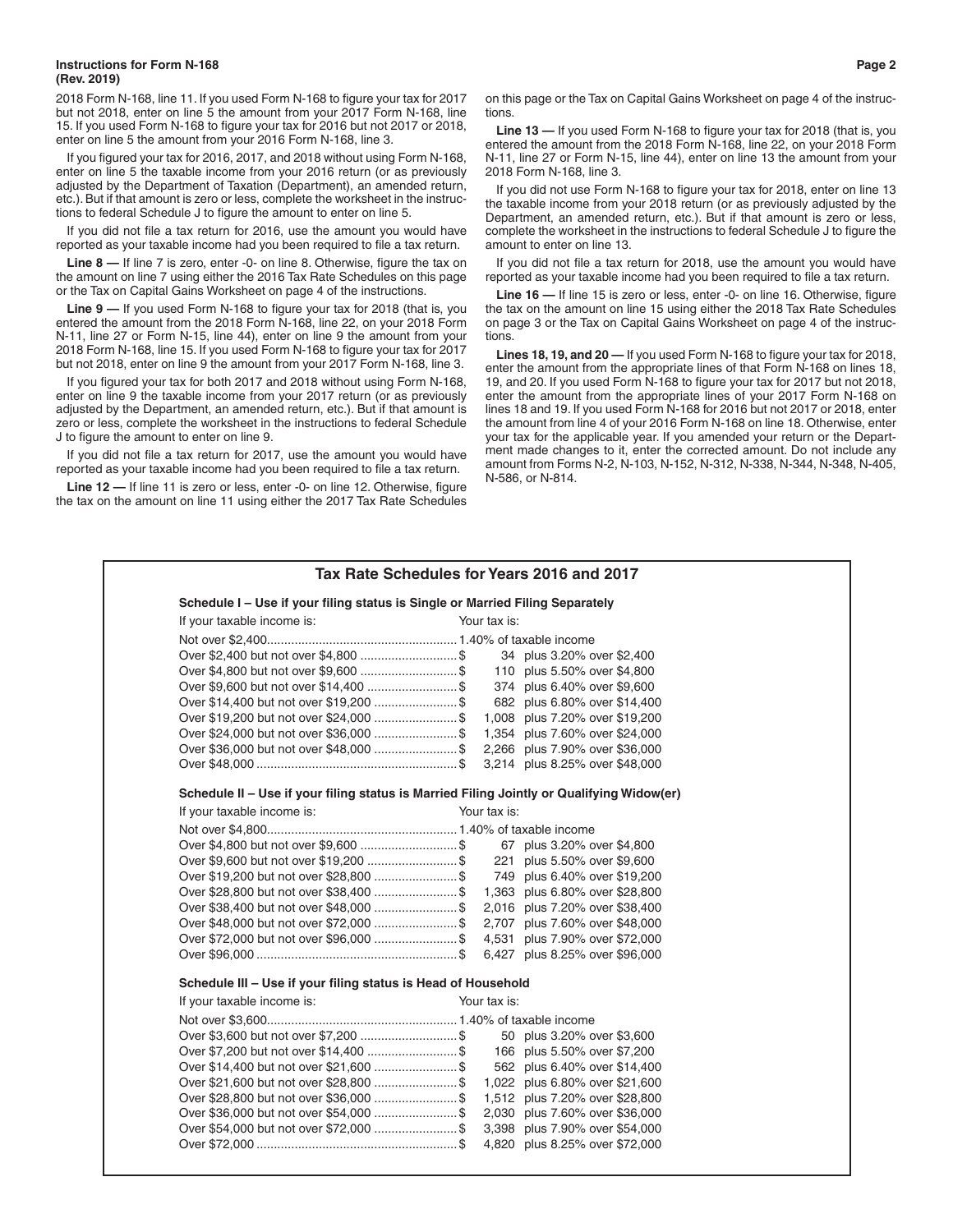|                                                                                                                                                          | <b>Tax Rate Schedules for Year 2018</b> |
|----------------------------------------------------------------------------------------------------------------------------------------------------------|-----------------------------------------|
| Schedule I - Use if your filing status is Single or Married Filing Separately                                                                            |                                         |
| If your taxable income is:                                                                                                                               | Your tax is:                            |
|                                                                                                                                                          |                                         |
|                                                                                                                                                          | 34 plus 3.20% over \$2,400              |
|                                                                                                                                                          | 110 plus 5.50% over \$4,800             |
|                                                                                                                                                          | 374 plus 6.40% over \$9,600             |
| Over \$14,400 but not over \$19,200  \$                                                                                                                  | 682 plus 6.80% over \$14,400            |
| Over \$19,200 but not over \$24,000 \$ 1,008 plus 7.20% over \$19,200                                                                                    |                                         |
| Over \$24,000 but not over \$36,000  \$ 1,354 plus 7.60% over \$24,000                                                                                   |                                         |
| Over \$36,000 but not over \$48,000 \$ 2,266 plus 7.90% over \$36,000                                                                                    |                                         |
| Over \$48,000 but not over \$150,000  \$ 3,214 plus 8.25% over \$48,000                                                                                  |                                         |
| Over \$150,000 but not over \$175,000 \$ 11,629 plus 9.00% over \$150,000                                                                                |                                         |
| Over \$175,000 but not over \$200,000  \$ 13,879 plus 10.00% over \$175,000                                                                              |                                         |
|                                                                                                                                                          |                                         |
| Schedule II - Use if your filing status is Married Filing Jointly or Qualifying Widow(er)                                                                |                                         |
| If your taxable income is:                                                                                                                               | Your tax is:                            |
|                                                                                                                                                          |                                         |
|                                                                                                                                                          | 67 plus 3.20% over \$4,800              |
| Over \$9,600 but not over \$19,200  \$                                                                                                                   | 221 plus 5.50% over \$9,600             |
| Over \$19,200 but not over \$28,800  \$                                                                                                                  | 749 plus 6.40% over \$19,200            |
| Over \$28,800 but not over \$38,400  \$ 1,363 plus 6.80% over \$28,800                                                                                   |                                         |
| Over \$38,400 but not over \$48,000  \$ 2,016 plus 7.20% over \$38,400                                                                                   |                                         |
| Over \$48,000 but not over \$72,000  \$ 2,707 plus 7.60% over \$48,000                                                                                   |                                         |
| Over \$72,000 but not over \$96,000 \$ 4,531 plus 7.90% over \$72,000                                                                                    |                                         |
| Over \$96,000 but not over \$300,000  \$ 6,427 plus 8.25% over \$96,000                                                                                  |                                         |
| Over \$300,000 but not over \$350,000  \$ 23,257 plus 9.00% over \$300,000                                                                               |                                         |
| Over \$350,000 but not over \$400,000  \$ 27,757 plus 10.00% over \$350,000                                                                              |                                         |
|                                                                                                                                                          |                                         |
| Schedule III - Use if your filing status is Head of Household                                                                                            |                                         |
| If your taxable income is:                                                                                                                               | Your tax is:                            |
|                                                                                                                                                          |                                         |
|                                                                                                                                                          | 50 plus 3.20% over \$3,600              |
|                                                                                                                                                          | 166 plus 5.50% over \$7,200             |
|                                                                                                                                                          |                                         |
| Over \$14,400 but not over \$21,600  \$                                                                                                                  | 562 plus 6.40% over \$14,400            |
|                                                                                                                                                          | 1,022 plus 6.80% over \$21,600          |
| Over \$28,800 but not over \$36,000  \$ 1,512 plus 7.20% over \$28,800                                                                                   |                                         |
| Over \$21,600 but not over \$28,800  \$<br>Over \$36,000 but not over \$54,000 \$ 2,030 plus 7.60% over \$36,000                                         |                                         |
| Over \$54,000 but not over \$72,000 \$ 3,398 plus 7.90% over \$54,000                                                                                    |                                         |
| Over \$72,000 but not over \$225,000 \$ 4,820 plus 8.25% over \$72,000                                                                                   |                                         |
|                                                                                                                                                          |                                         |
| Over \$225,000 but not over \$262,500 \$ 17,443 plus 9.00% over \$225,000<br>Over \$262,500 but not over \$300,000  \$ 20,818 plus 10.00% over \$262,500 |                                         |